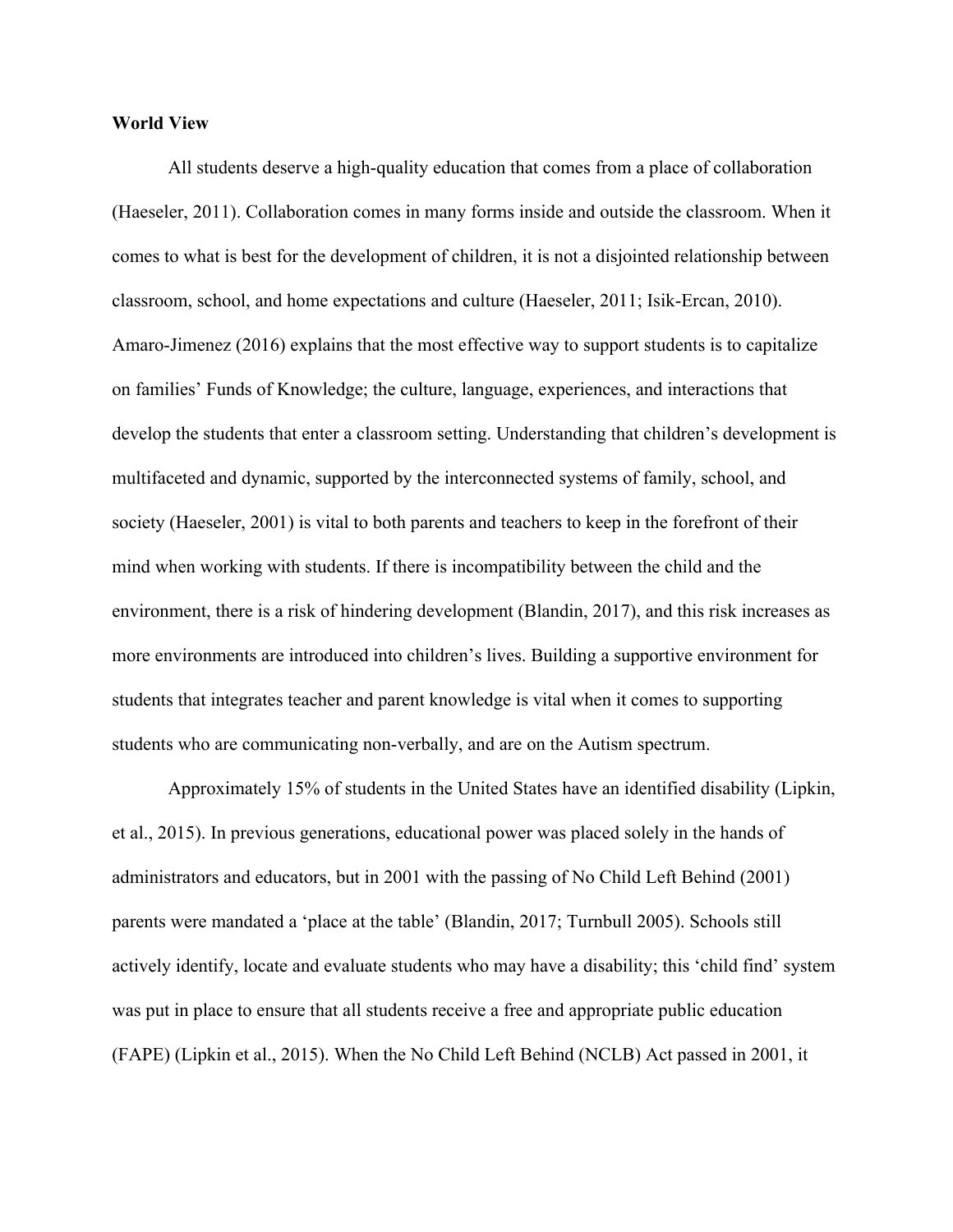mandated that parents be provided opportunity to participate in their child's education, yet it was not until the Individuals with Disabilities in Education Act (IDEA) passed in 2004 that parent involvement guidelines were clearly defined (Blandin, 2017). According to IDEA, parents may request an evaluation of their child, at any time, to determine if their child is eligible for Special Education services, and must provide a signature to provide consent to the evaluation process (Turnbull, 2005). If a child is determined eligible for an Individualized Education Program (IEP), parents have the right to be present for the yearly team meeting, and contribute to the learning goals set during the meeting (Lo, 2012). IDEA also provides guidance and timelines for parents on how to handle a concern or disagreement within the IEP document, and provides mediation for parents to ensure all family concerns are validated (Turnbull, 2005). In present day schools, the relationship between parents and educators is developing due to the shift into mutual power of decision making and contribution (Martin & Hagan-Burke, 2002). Parents are their children's first teachers, and have legal precedence to advocate for the quality of education that their child receives (Byington & Whitby, 2011).

#### **Philosophy**

With two sides to every coin, the creation of a partnership between school and home requires both sides to contribute to provide the best possible developmental outcome for students. From an educator perspective, a study by Amaro-Jimenez (2016) revealed that many classroom teachers feel insufficiently prepared to collaborate with families due to language and cultural differences; yet it is the responsibility and duty of the educational professional to be the one that initiates home-school connection opportunities to 'level the playing field' for families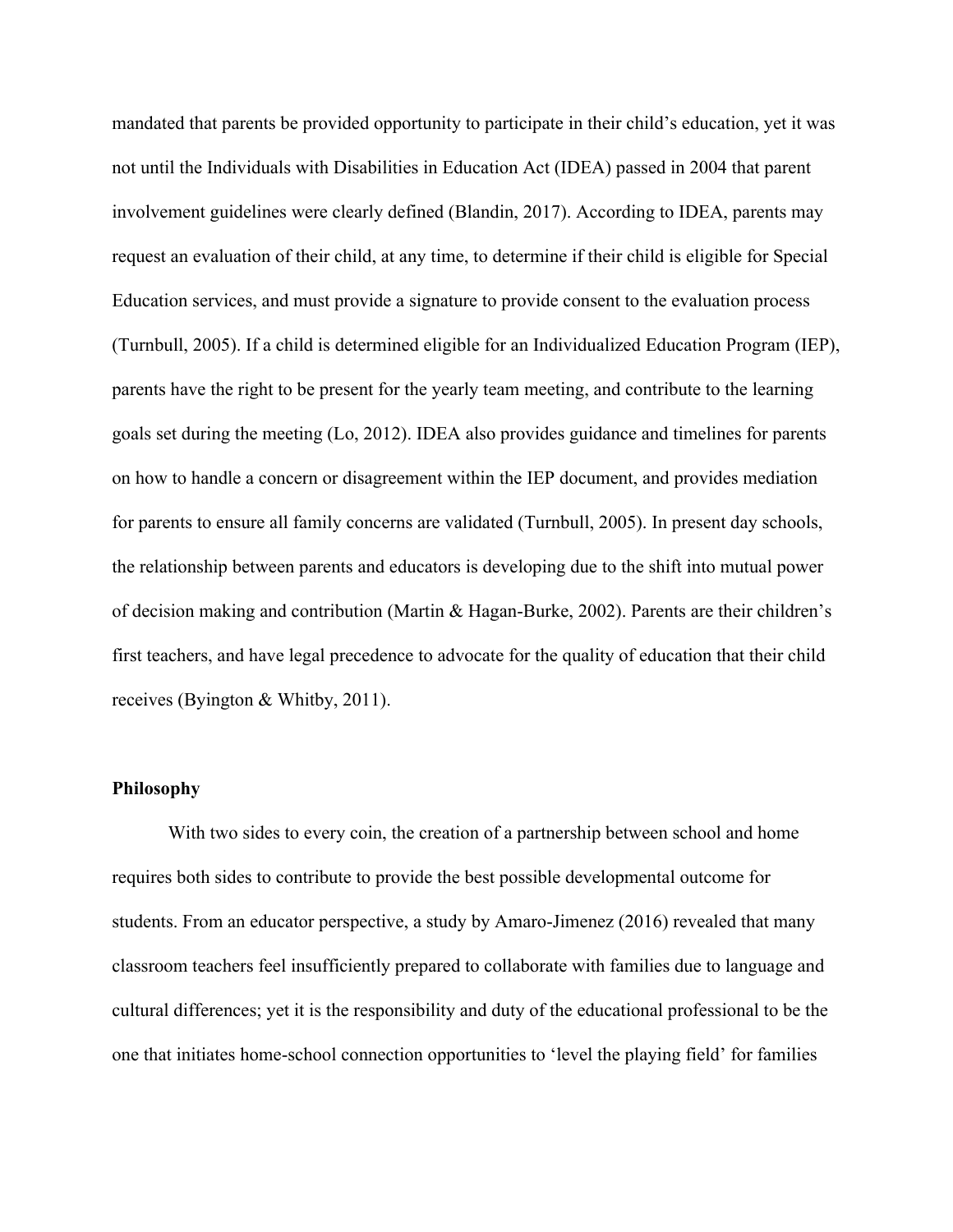who have culturally and linguistically diverse (CLD) students. When students enter the classroom environment, teachers are encouraged to get to know students from an ecological perspective, taking into consideration all of the cultural and societal factors that impact each of the students in their care (Haessler, 2011). However, from the perspective of a parent who is raising a child who is non-verbally communicating, and on the Autism spectrum, school could be perceived as another item on the 'to-do list' (Haessler, 2011). McConkey et al. (2010) states that it is often parent concern for a child's speech and language development that provides the alerting sign to a diagnosis of Autism Spectrum Disorder (ASD). So, how does the relationship between home and school become disjointed after the initial signaling of needed supports?

Before any IEP or intervention is started, parents acknowledge that the educators within the school building are experts in their field and seek out support as diagnosis can lead to added stress to the caregiver (Gona et al., 2012), After working with the teachers and educational team, Isik-Ercan (2010) found that parents felt unsupported in accessing the culture of the school; the terminology or educational jargon, eagerness for communication, and added expectation on the parents lead to disease within parents. The majority of parents surveyed stated that they found teachers pedagogical practices and classroom techniques were best practice for students, but that the teacher's expectations of students and rigor of instruction did not reflect the child's true ability (Isik-Ercan, 2010). Parents see their child in one perspective, and teachers view the child from another. Educators have a viewpoint of a child through a lens that includes standards and assessments, while parents are able to view the abilities of their child in a more natural setting. Working to have teachers and caregivers on the same page is no easy task, and parent involvement, education, training, and coaching by educators is a method of removing doubt on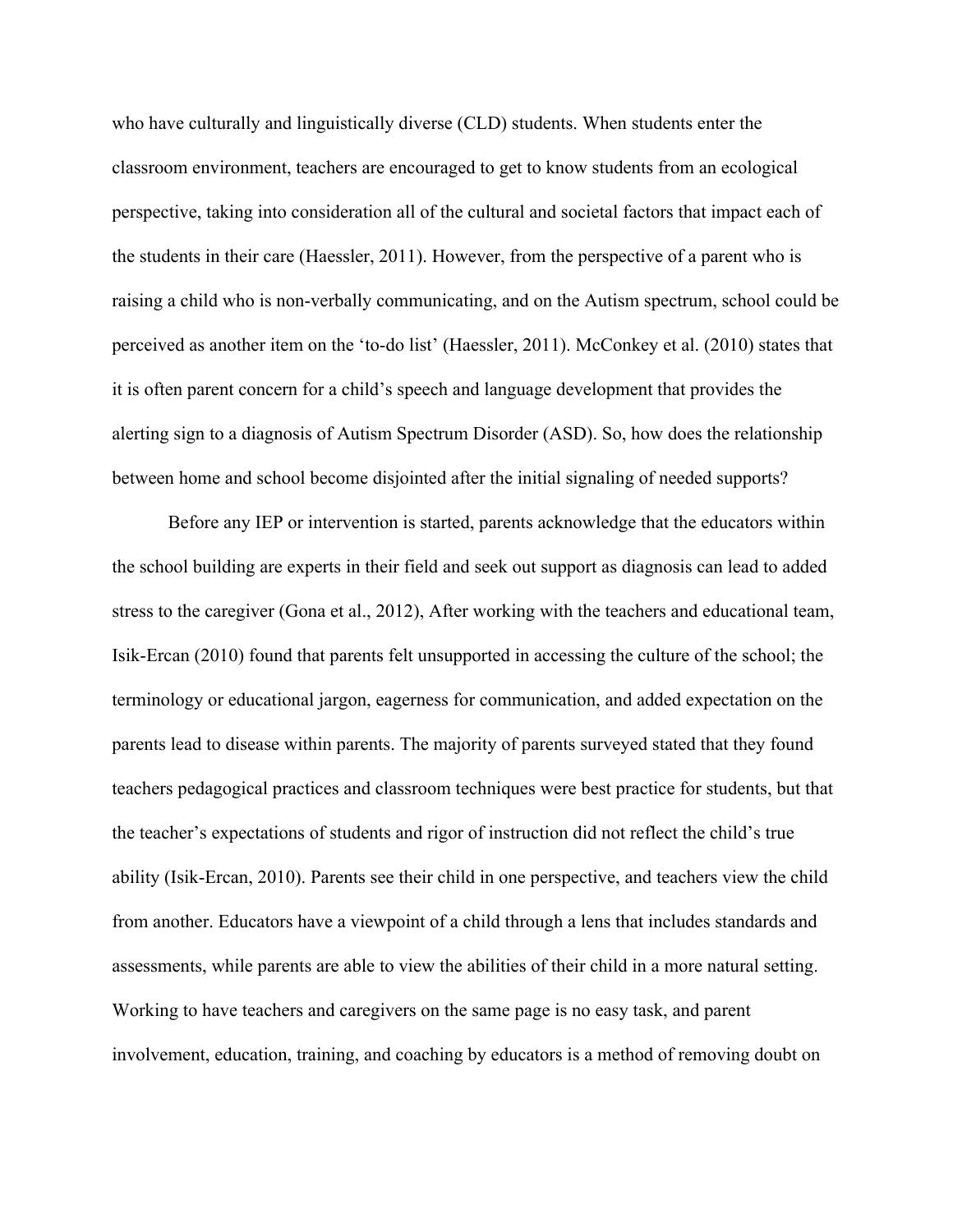the side of the educational professional (Siller & Morgan, 2018). Caregivers sharing anecdotal notes, social emotional developments, and strategies for engagement promote a more holistic view to educators. Neither caregiver nor educator can completely change the lens in which they see the child, but openness to hearing additional perspective opens each party to peripheral information to gain a clearer picture of the child. When students are non-verbal and are unable to orally express thoughts, feelings, emotions, experiences, perceptions, and culture, the need for openness between all caregiving and educating parties becomes a pressing necessity.

# **Theory**

The ecological systems theory (Bronfenbrenner, 1999) outlines the interconnected social, physical, and political systems that support human development. Beginning with the environments and people closest and most influential to a child's daily life, visualize a child at the center of a circle; this microsystem is comprised of home, school, place of religious worship, and any other community in which a student spends their time and interacts with teachers and caregivers (Blandin, 2017). The people who most affect a students' microsystem are parents, teachers, educational assistants, school social workers, and community or social service staff (Haessler, 2001). This dynamic and interconnected microsystem of people vary from child to child as children are socialized differently in their homes and communities (Haessler, 2001; Schulz, 2009).

It is within the mesosystem that the relationship between caregiver and school occurs (Blandin, 2017; Josilowski, 2017). According to Bronfrenbrenner (2009), the relationship between school and home has an impact on child development in the same way the relationship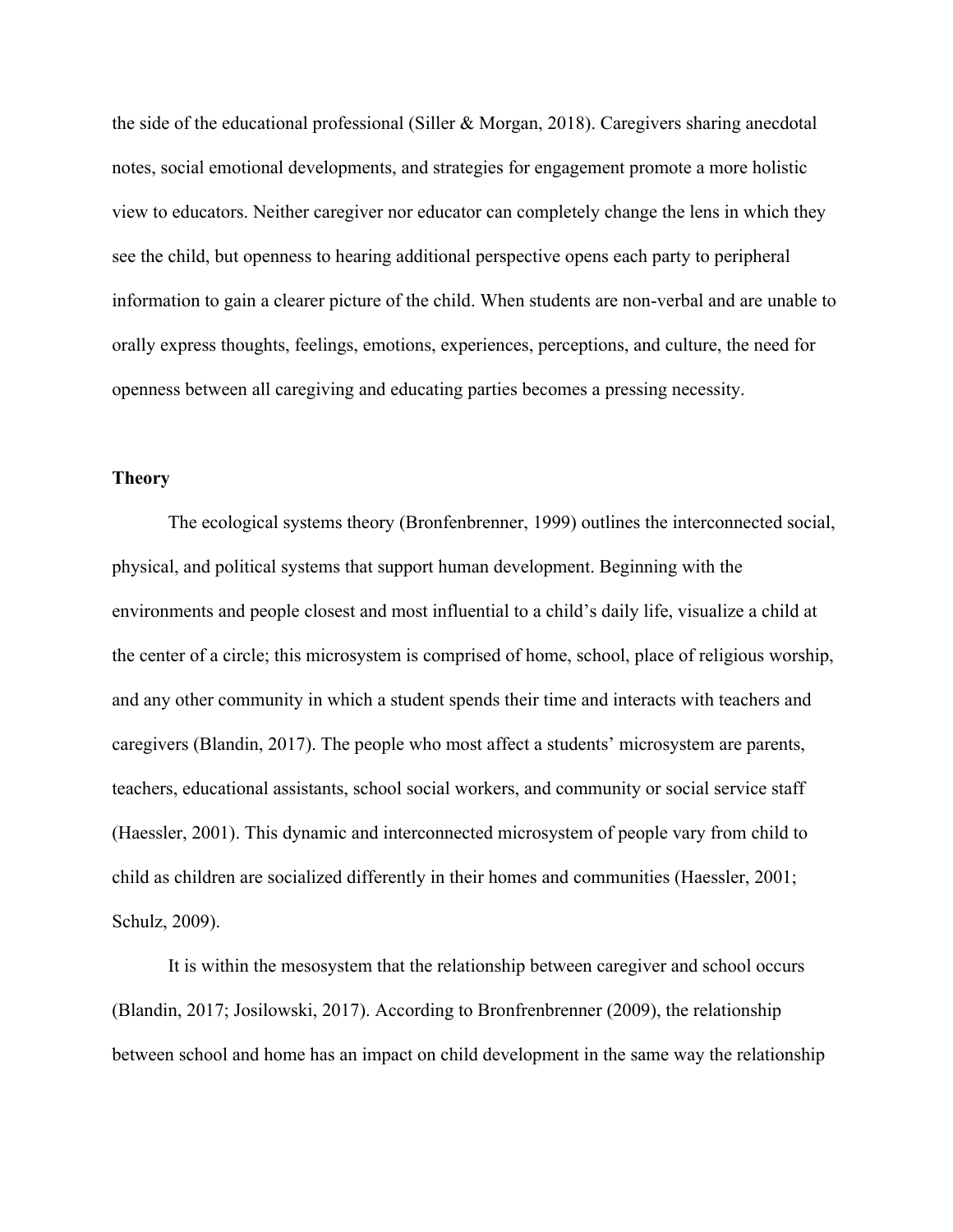between child and school, and child and home affect the child's growth and development (Josilowski, 2017). The home-school relationship must be built in interest of the student, as a shared responsibility of contribution and educational, social, and emotional development (Blandin, 2017). For children with autism and are non-verbal in their participation, a home-school connection can provide insight into preferences and styles of communication; the parent or caregiver is the child's first teacher (Josilowski, 2017). If the child is unable to fully express themselves, the strengthening of the relationship between school and home is of utmost importance to ensure students are being supported in routines, procedures, and are being understood when oral communication is unavailable. The mandate of parental involvement written into NCLB and IDEA are rooted in the ecological systems theory; the joining of the school microsystem with the home microsystem in an attempt to ensure parents and teachers work as partners in the best interest of the child (Haessler, 2011).

#### **Research Questions**

As an early childhood education teacher, my initial perspective from the classroom has been around what I can do to support parents in continuing the structures and lessons being taught at school, and incorporating them into their home environment. This limiting belief places me in the position of power and knowledge, and ignores the Funds of Knowledge (Amaro-Jimenez, 2016) that parents, families, and cultures hold and contribute to the student's in my classroom's wellbeing and growth. The parent or caregiver is the first educator, and I have the privilege of entering a student's life for a short moment in time; so changing the question and perspective is important for me to create the most supportive environment possible.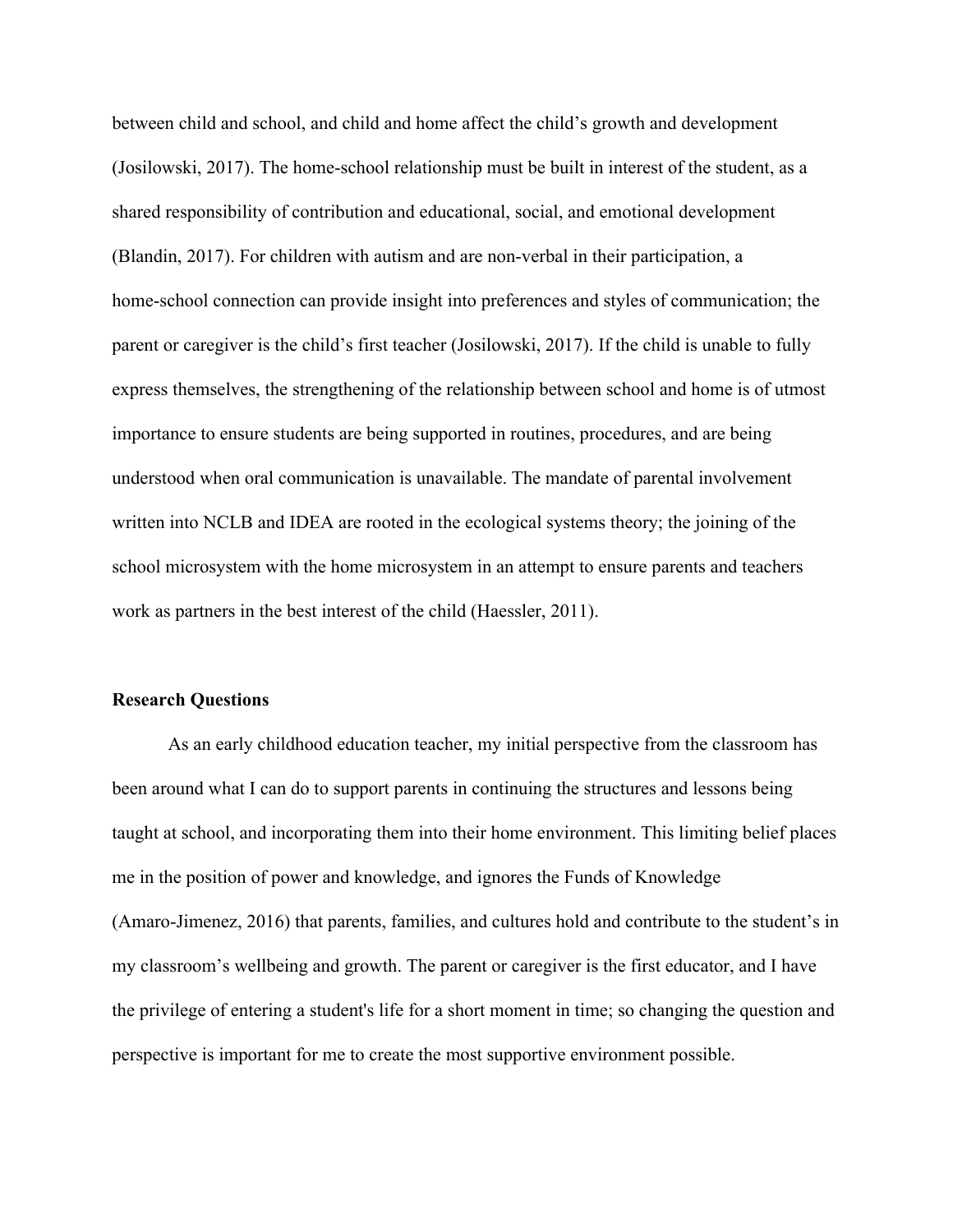- 1. For students communicating non-verbally, what is happening at home?
- 2. How are teachers supporting home-based practices, and mirroring these effective interventions in the school?

# **Principles**

To investigate this question, I am interested in exploring the home-based practices used to support students communicating non-verbally who are on the Autism spectrum. I am also interested in learning how teachers are mirroring these practices, and parent expertise on their own child, in the classroom. Using ecological systems theory, I will use the qualitative method of narrative inquiry and grounded theory to collect and organize parent and teacher data.

## **Concepts and Constructs**

For maximum benefit of home based intervention practices to support students who are non-verbal and/or on the Autism spectrum, targeted interventions should begin as early as possible for students; preferably before age 5 (McConkey et al., 2010). As parents begin to set up an intervention in the home, and choose to seek outside support, Blandin (2017) emphasizes that the most successful programs are the ones that incorporate and honor the culture of the family. Explicitly inviting the family into the set-up and creation of a support program creates a sense of ownership, and teamwork. As caring for a child with diverse communication needs has been shown to result in higher levels of stress for parents (Gona et al., 2012), and setting up a home-based intervention should compliment family values; adding additional stress could undermine the progress of students within the intervention.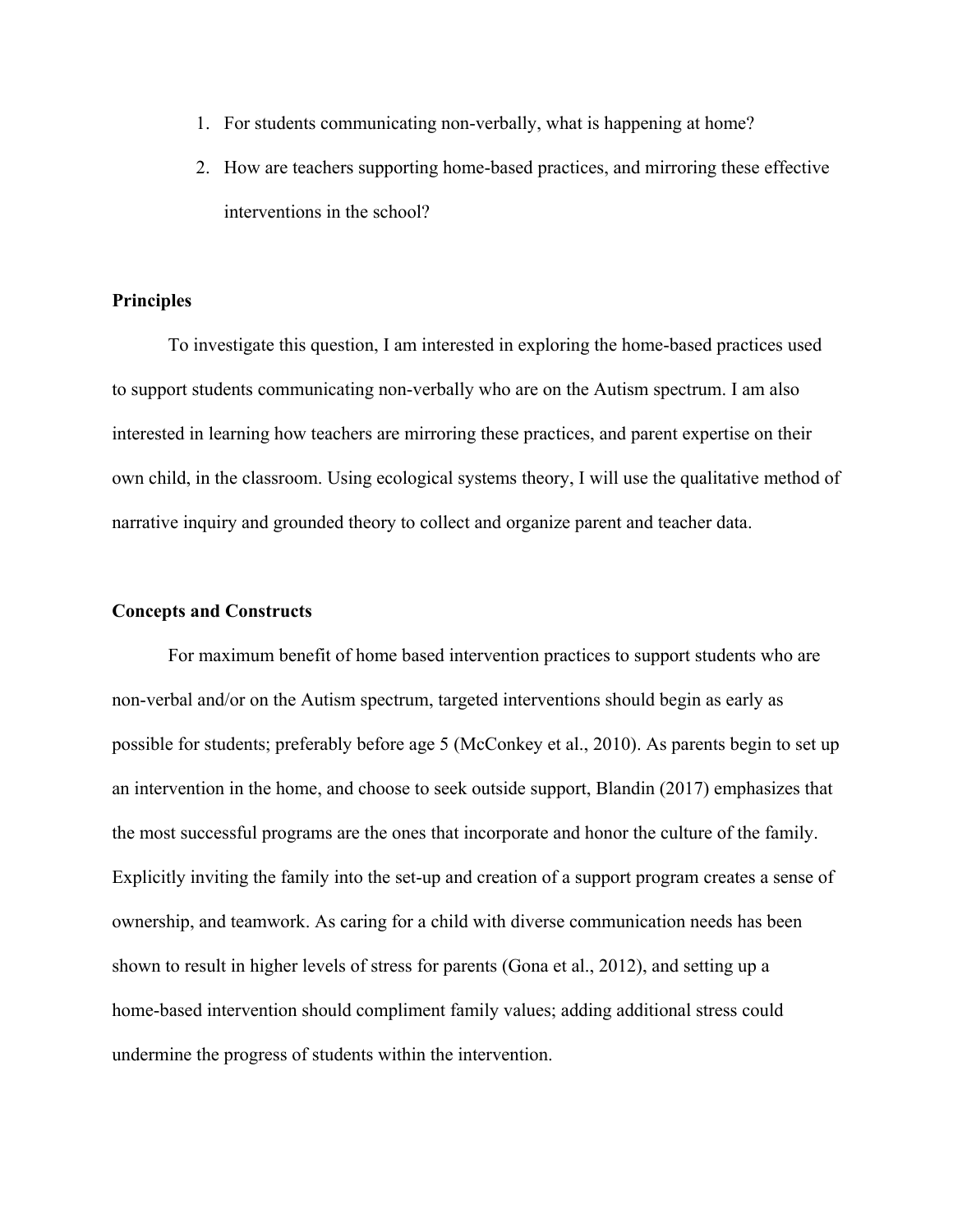When looking into the different research based interventions to support students who are communicating non-verbally and/or are on the Autism spectrum, Applied Behavior Analysis (ABA) and Treatment and Education of Autistic and related Communications handicapped CHildren (TEACCH) are two programs that focus on support through a structured environment and targeting desired behaviors (McConkey et al., 2010). ABA is a 1:1 targeted intervention that teaches students skills of learning participation, communication, and self-care by breaking down tasks into explicit steps taught over time (Trudgeon & Carr, 2007). These skills and steps to completion of the task are built upon daily through repetition, and over time become more complex and the student's stamina is built. The TEACCH method relies on a similar style of structure and explicit teaching, and includes visual prompts to support students (McConkey et al., 2010). The method of explicitly teaching step by step protocols is an ABA strategy that is seen as an underlying structure of multiple interventions that support students with Autism Spectrum Disorder (ASD) (Siller & Morgan, 2018).

While implementing the structures of an ABA based intervention, a variety of augmentative and alternative communication (AAC) tools are used to support students in communicating needs (Burke et al, 2018). AAC is the practice of using supplemental material to replace oral communication (Gona et al., 2012). AAC can be used with aided communication, and unaided communication. Aided communication involves a device or material that is outside the communicator's body such as using images to communicate, or a digital text-to-speech tool, while unaided communication uses only the communicator's body (sign language, facial expression, body movement) (Gona et al., 2012). The World Health Organization defines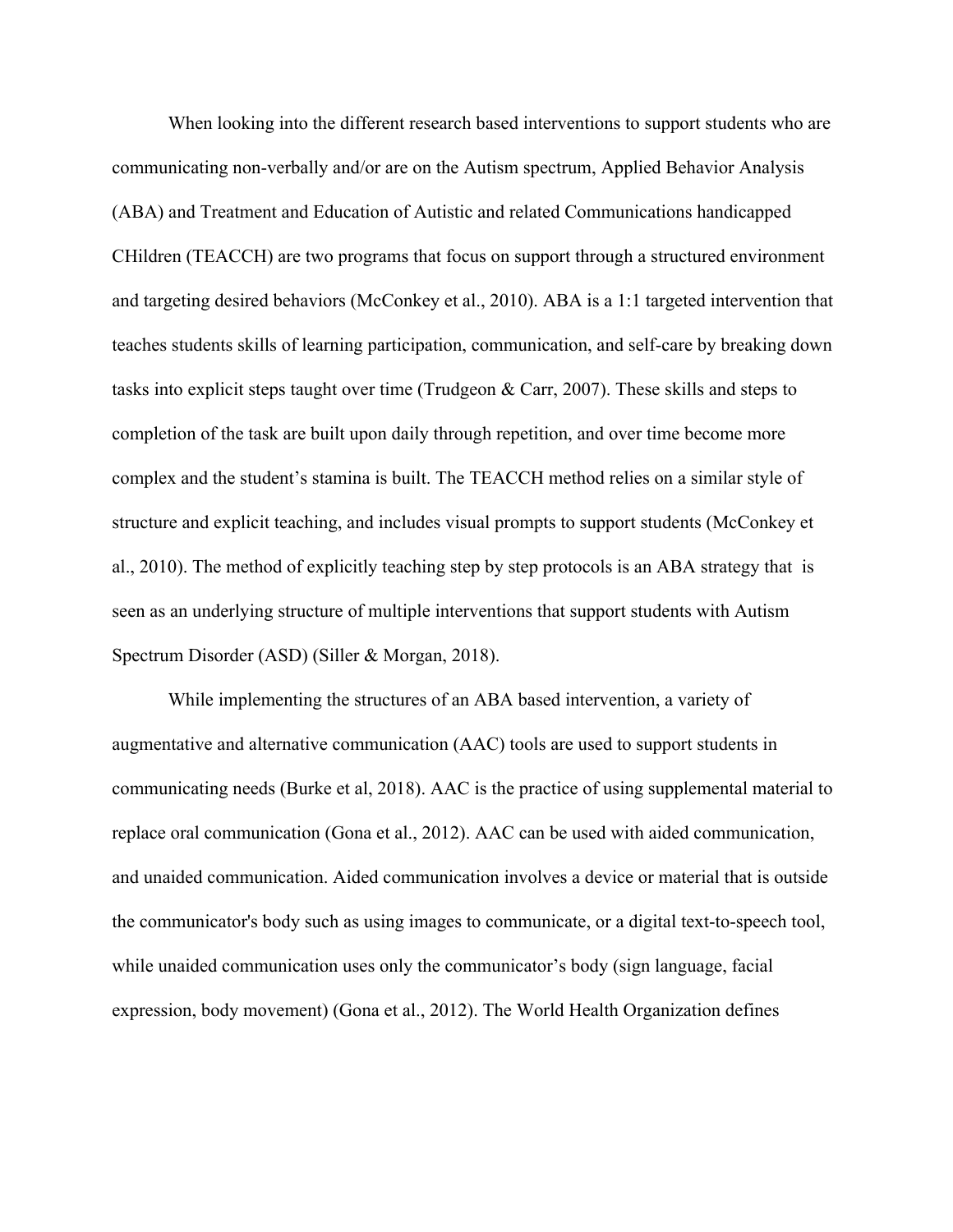participation as active involvement in life situations (Thomas-Stonell et al., 2016), and for students communicating non-verbally, aided AAC is a method for participation.

One aided AAC method for supporting students during these structured interventions is through the use of the Picture Exchange Communication System (PECS). The PECS system incorporates small images that represent physical objects in the environment, as well as prompts, and visual cues. These images are used by students who communicate non-verbally as a tool to request, and exert control over their environment (Chaabane et al., 2009). A study completed by Jurgens et al. (2012) found that the integration of the PECS intervention resulted in improved verbal utterances by students, higher instances of communication attempts, and decreased 'problem behaviors.' The PECS intervention has six phases that students work through. The initial phase of PECS begins with students making requests by exchanging an image for a desired item (food, drink, stimuli) (Chaabane et al., 2009). As the phases progress, students develop skills in seeking out a communication partner, making choices of between images, using descriptive images to indicate interest in an object without pointing, and eventually making novel comments. Knowing the communication skills that are prompt dependent are not functional nor independent; the end goal of improvisational communication is developed over time by working through the six phases of the PECS intervention protocol (Chaabane et al., 2009; Jurgens et al., 2012).

These aided and unaided methods of AAC are available for parents to lean on in supporting their child's development, but come at a cost. Each level of PECS training, Pyramid Education Consultants charges \$250 for parents and caregivers, and \$350 for educators (PECS Training, 2017). With this cost, parents and caregivers look towards alternative methods for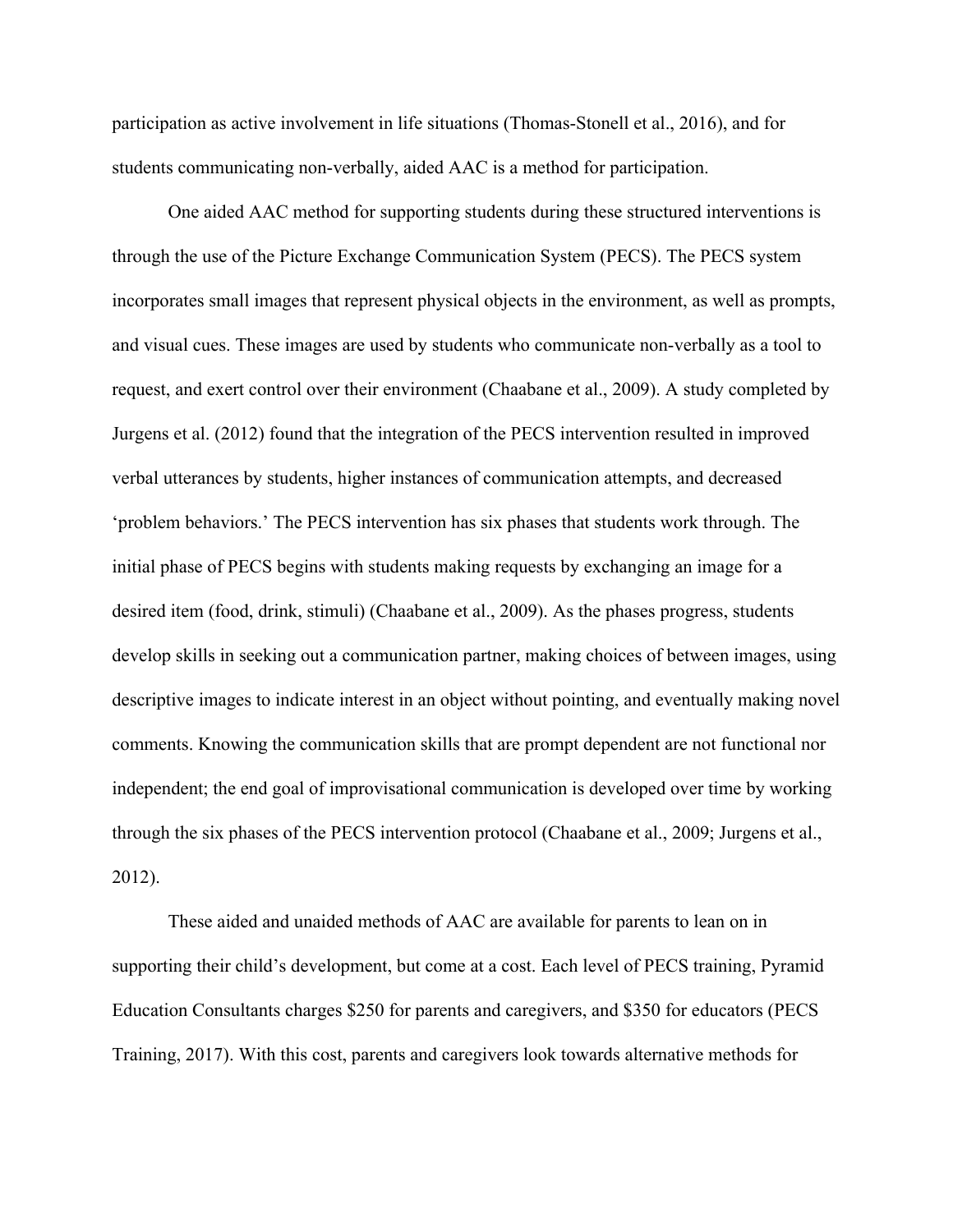training and home intervention; families with culturally diverse backgrounds, or who are low-income, require more inclusive methods for training and intervention implementation (Haessler, 2011), especially when the intervention requires upwards of 40 hours of 1:1 support in some cases (McConkey et al., 2010). A study of Early Intensive Behavioral Interventions (EIBI) in the United Kingdom found that for the training and implementation of home-based interventions, a minimum of 25 hours a week of support by an outside trainer is required for effective outcomes (Trudgeon & Carr, 2007). Trudgeon & Carr's (2007) study also found that the majority of these EIBI services were funded by the parents themselves, compounding the stress by adding the addition of monetary responsibility; these factors lead to fatigue and distress (Gona et al., 2012).

Trudgeon & Carr's (2007) study of effectiveness in implementation included narrative accounts by the parents, and found that the more frequently and the behaviors associated with Autism occured, the higher amounts of stress the parents reported. When parents had adaptive coping strategies, and had a social network of support during these interventions, reports of stress went down. Although these in-home services are being done by an outside educator, parents are developing the skills to implement any protocols once the provider leaves. Having an educator support the home-based implementation of an intervention is valuable when the educator becomes 'part of the family;'a study by Isik-Ercan (2010) on parent perspective of intervention support found that when the educator moves beyond solely supporting academic development, parents perceived student's to be more fully supported. The parent's involvement interconnected with the academic environment supports the ecological systems theory of mesosystem development and home-school connection leading to academic achievement (Blandin, 2017).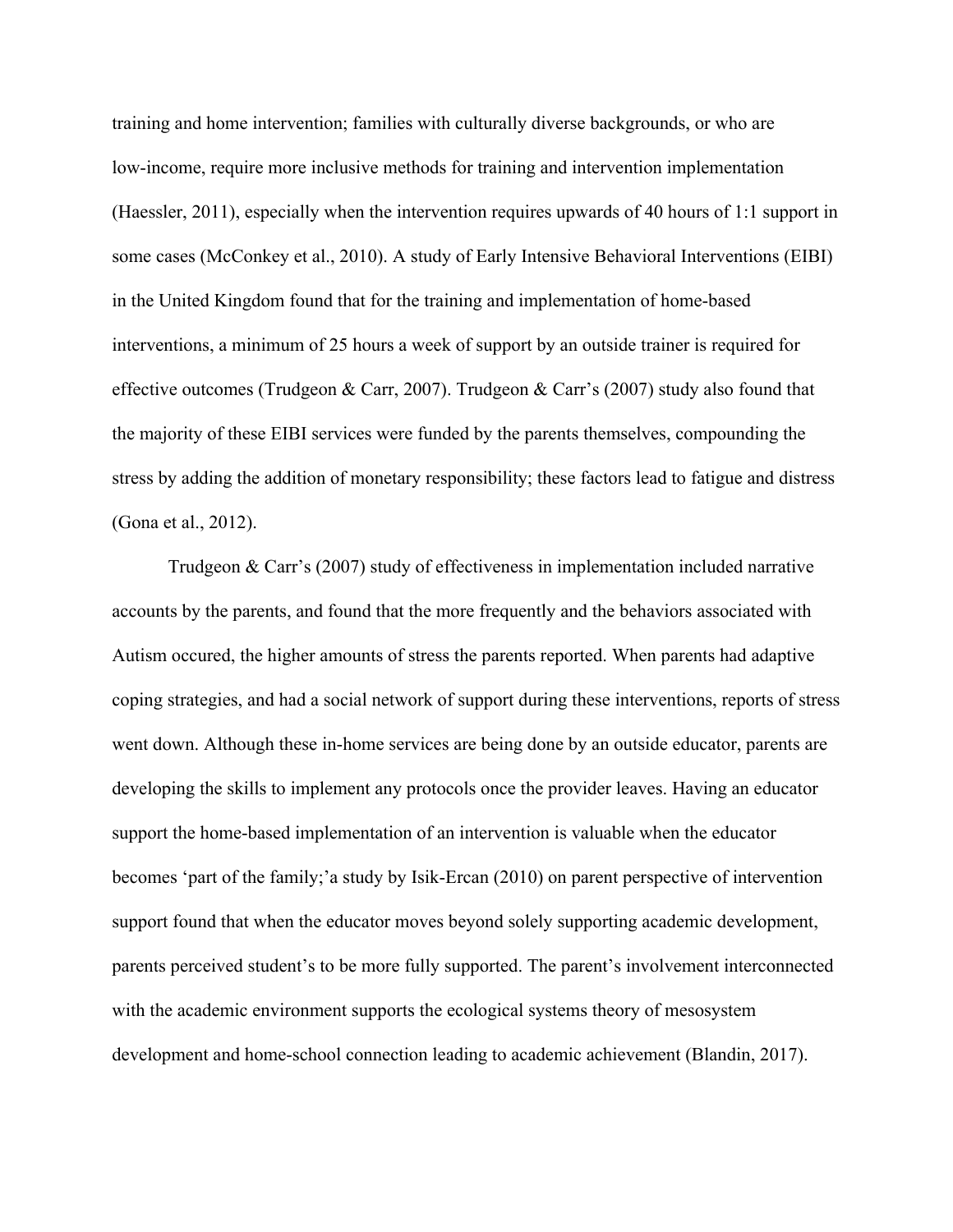Understanding that a home-based intervention that requires AAC techniques shows a positive correlation to both student development and caregiver experiences (Gona et al., 2012) is a start, but as previously mentioned, caregivers are often funding these ventures themselves. When funding for outside support is not an option, caregivers turn to free resources. Jurgens et al.'s (2012) study of Youtube videos that were tagged with the terms "PECS," and "Autism," found that of the 186 videos listed under the initial criteria, only 21 were retained for the study based on their relevant material. Within these 21 videos, 61% of the interactions between parent and child during implementation of the PECS intervention were coded as errors, and did not meet the requirements of the intervention protocol. Parent errors included open hand prompting for images, vocal prompts, and insistence that the child create oral/verbal utterances (Jurgens et al., 2012). This study of Youtube videos shows that when limited free training is available for parents, it cannot be counted on as a valid replication. However, Gona et al. (2012) implemented a study of introducing AAC materials in a rural Kenyan community that worked similarly to PECS. The study used low-technology materials that required no electricity or maintenance, and taught children communicating nonverbally how to exchange labels of food items with their caregiver and modeled the process of providing the material for the caregiver. Narrative data from the caregivers outlined children developing spontaneous communication skills, integration within society and school, and praise of divine or supernatural intervention. A comparison between these two studies leads to discussion of if the strict protocol of the PECS program by Pyramid Education Consultants is mandatory to develop student independence and spontaneous communication, or is just the most efficient way?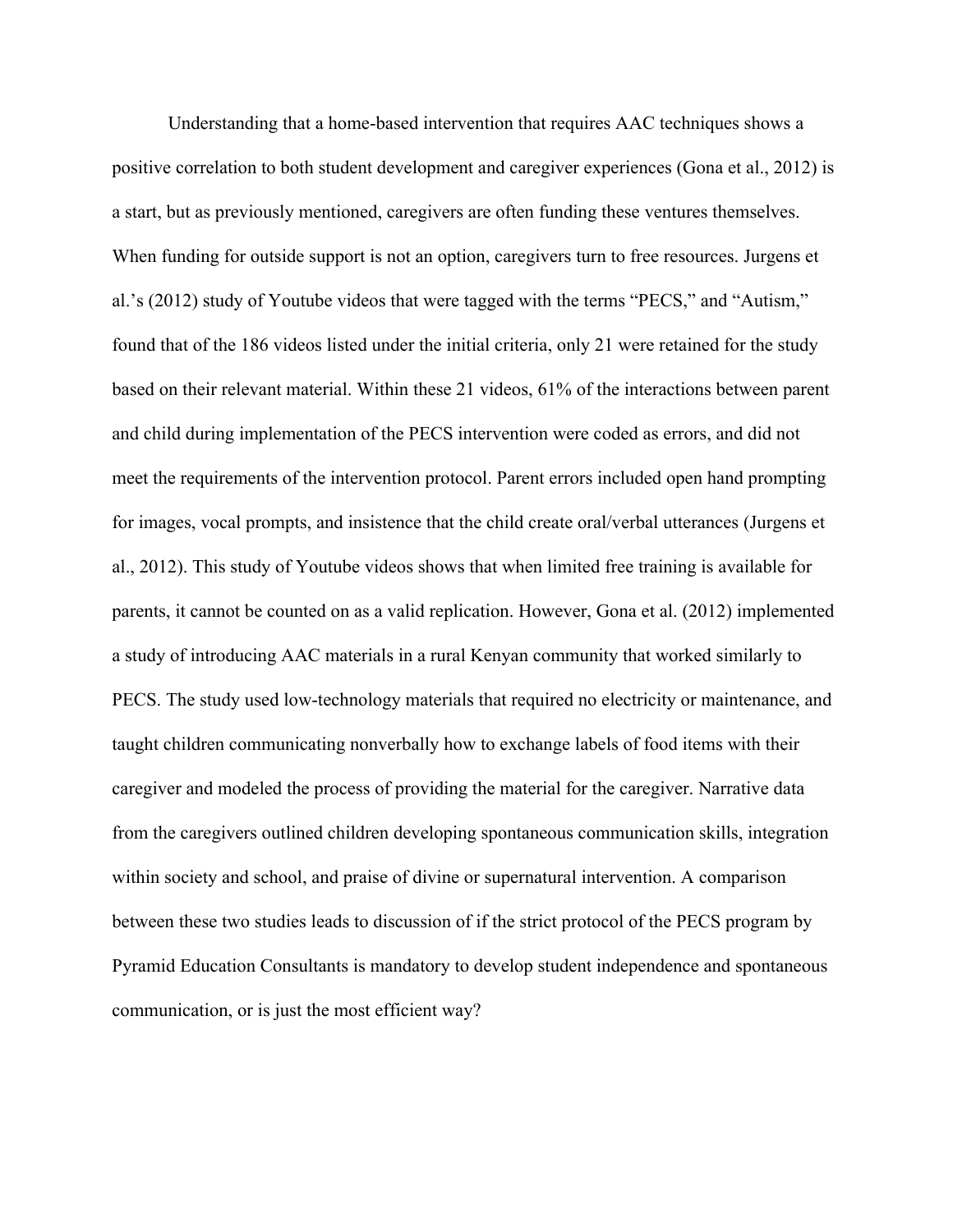Siller & Morgan (2018) sought to evaluate the effectiveness of parent-mediated interventions and completed a comprehensive review of studies done between 2013 and 2015. The four categories of parent implemented intervention were broken down into the four categories of ABA Based Early Intensive Behavioral and Developmental Approaches, Behavioral and Developmental Early Intervention-Parent Training, and Play-/Interaction-Focused Intervention Approaches. The study proved that effectiveness of intervention was challenging to define as each participant's communication levels, and behavior brought on by Autism varied from case to case. This study found that the variety of interventions were effective in their environment because parents were showing synchronous response to child communication attempts. The interventions provided structure and reinforcement of the parent's interaction with students, and promoted elaboration between the communicators, which then reduced the amount of Autism-like behavior observed (Siller  $\&$ Morgan, 2018), leading to the question of whether the specific protocols of an intervention are as important as the relationship and sense of connection between caregiver and learner within the learner's microsystem (Blandin, 2017).

#### **Research Design**

#### **Participants**

The participants of the study will be the students communicating nonverbally within the Preschool Autism classrooms (PAC) at Pine Spring elementary school in Falls Church, Virginia. Pine Spring elementary school is a pre-K through six elementary school within Fairfax County Public schools.

# **Data Sources**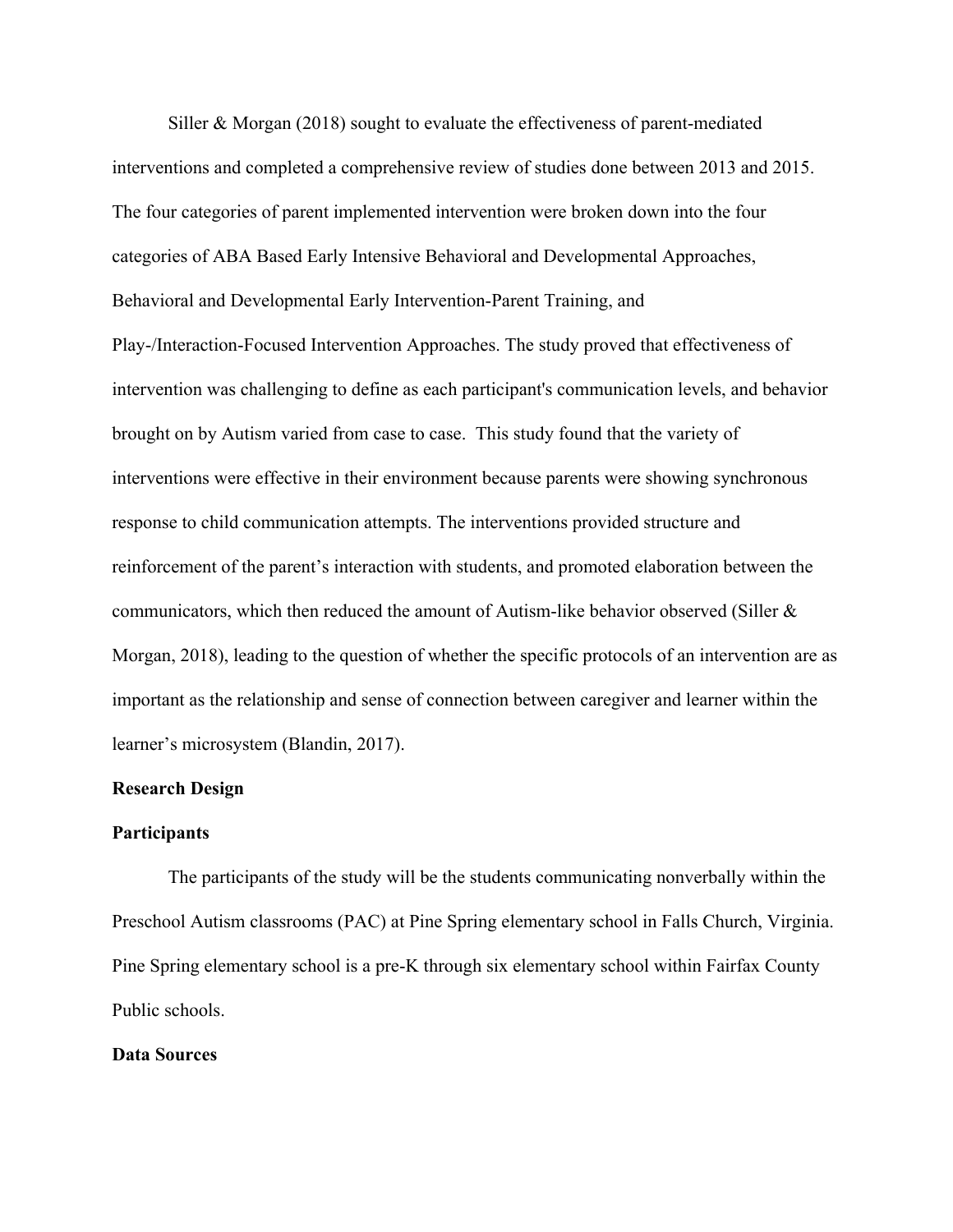A series of interviews with parents/teachers who opt in to the study will be conducted three times throughout the year. The first interview will take place after the first six weeks of school, the second interview taking place within six weeks of returning back to the classroom after winter break, and the third interview taking place during the last six weeks of school.Interviewing both the parents and students during these three time frames could allow for development of practice across time, the consideration of student growth, and showcase the development of relationship between teacher and student, as well as teachers understanding of student need.

## **Procedures**

The interviews would be conducted in a one on one setting within the school or community, with use of a recording device to ensure that data collection is thoroughly coded. Each interview would consist of the two main research questions:

- 1. For students communicating non-verbally, what is happening at home?
- 2. How are teachers supporting home-based practices, and mirroring these effective interventions in the school?

Following the parent/teacher response to each of these questions, open prompting would be used to elicit clear information of strategy, example of protocol, and deeper understanding of methods used.

## **Ethical Considerations**

As a teacher than Fairfax County Public schools, and an educator in the same building as the study is taking place, I would be sure to disclose my research interests, and this relationship to parents and teachers to ensure their understanding that their narrative data would be used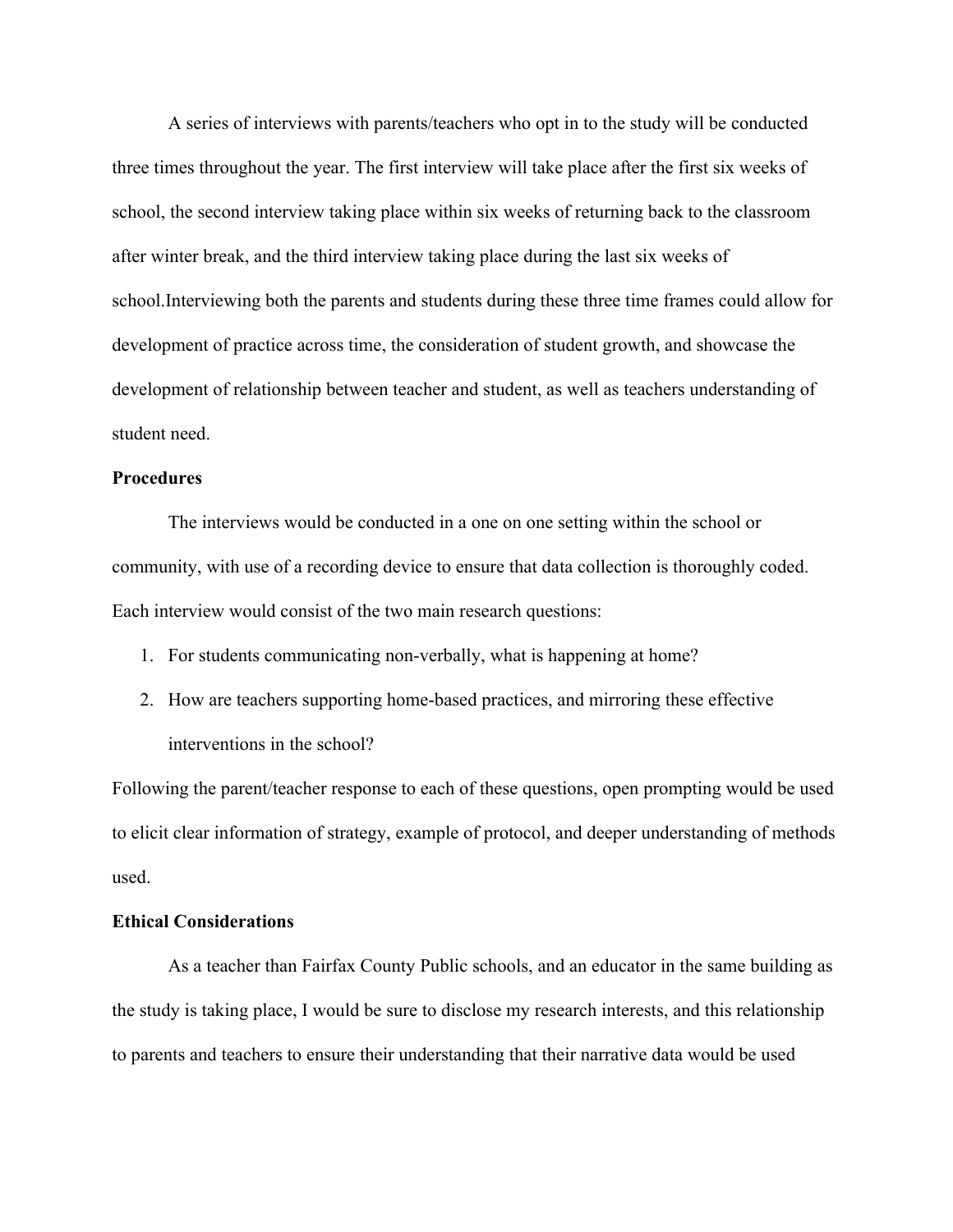within the context of research, and not the school environment. The recording of narrative data would be kept in a central location, and be locked and unavailable to those not participating on the research team. Answers elicited by the teacher could impact the relationship with the caregiver, and answers provided by the caregiver have the potential to be used by the teacher in contexts outside of the classroom. Participants would not be able to access data gathered by the research team.

#### **Anticipated Results and Discussion**

We are conducting this narrative research, A narrative study of parent interventions happening at home could provide insight for educators into strategies that are most effective for each particular student, and could highlight practices that are concurrent across cultural backgrounds. This study will take place as a collection of narrative data, conducted in a one on one setting. Grounded theory will be used to analyze the data collection of both teachers, and caregivers, to provide insight on what interventions are taking place at home, and how those are being mirrored within the school building.

After the conclusion of the study it is hoped that both caregivers and teachers reflect on their experience with the shared learner, and begin to notice consistencies and discrepancies between interventions or protocols put in place at school/home. Reflecting on student social or academic achievement in each setting could provide incentive to communicate more frequently in the best interest of strengthening the mesosystem of the learner. By doing so, and widening the repertoire of methods of support, it is theorized that the student's relationship with caregiver, and student relationship with educator would strengthen within the learner's microsystem.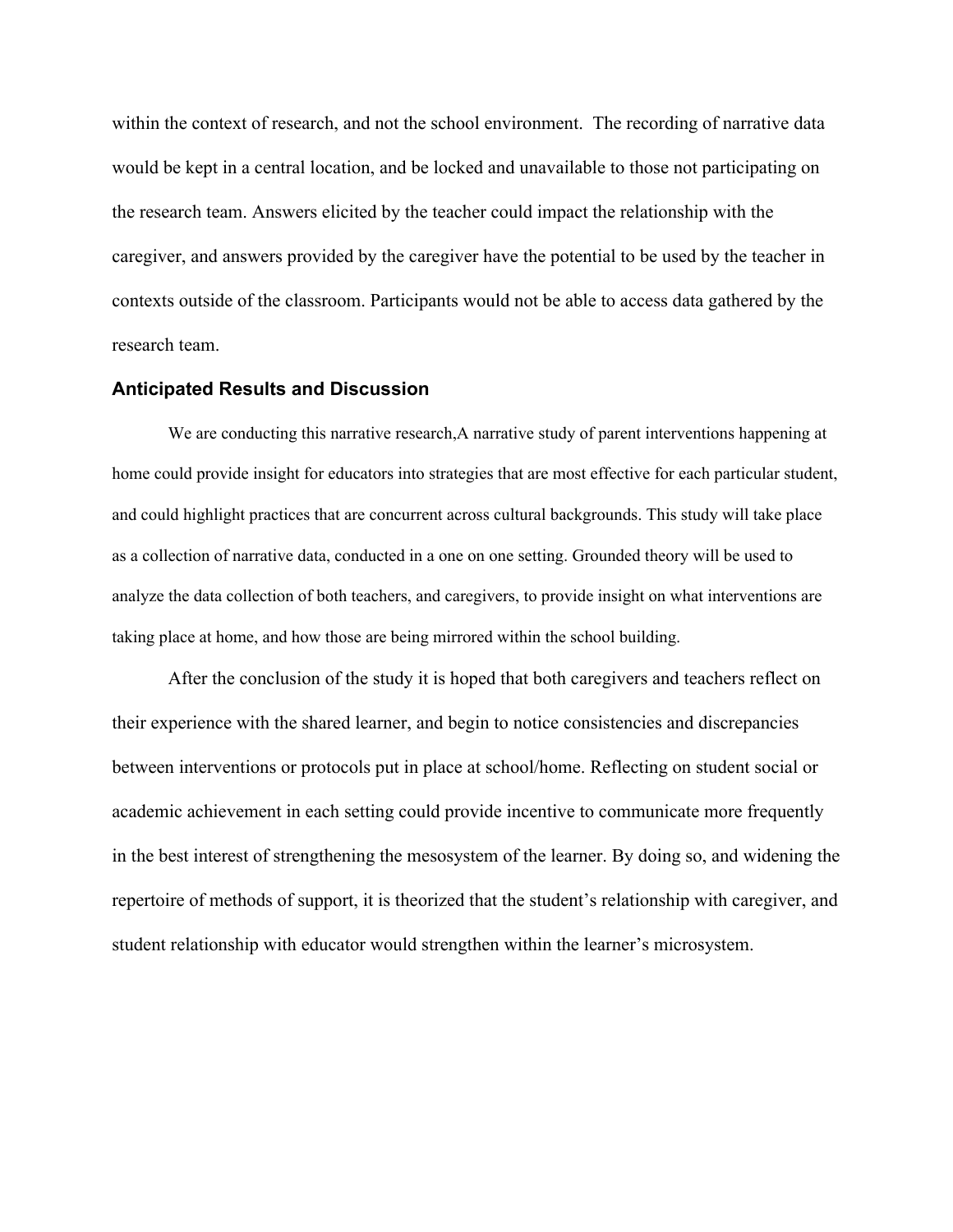#### References

- Amaro-Jiménez, C. (2016). Preservice teachers' reflections of their involvement in a home-school connection project in teacher education. *Bilingual Research Journal*, *39*(1), 69–85. doi: 10.1080/15235882.2016.1139520
- Blandin, A. (2017). The Home/School Connection and Its Role in Narrowing the Academic Achievement Gap: An Ecological Systems Theoretical Perspective. *Journal of Research on Christian Education*, *26*(3), 271–292. doi: 10.1080/10656219.2017.1386146
- Burke, M. M., Meadan-Kaplansky, H., Patton, K. A., Pearson, J. N., Cummings, K. P., & Lee, C. E. (2017). Advocacy for Children With Social-Communication Needs: Perspectives From Parents and School Professionals. *The Journal of Special Education*, *51*(4), 191–200. doi: 10.1177/0022466917716898
- Byington, T. A., & Whitby, P. J. (2011). Empowering Families During the Early Intervention Planning Process. Young Exceptional Children, 14(4), 44–56. doi:10.1177/1096250611428878
- Chaabane, D. B. B., Alber-Morgan, S. R., & Debar, R. M. (2009). The Effects Of Parent-Implemented Pecs Training On Improvisation Of Mands By Children With Autism. *Journal of Applied Behavior Analysis*, *42*(3), 671–677. doi: 10.1901/jaba.2009.42-671
- Dantas, M. L., & Manyak, P. C. (Eds.). (2009). Home-school connections in a multicultural society : Learning from and with culturally and linguistically diverse families. Retrieved from [http://ebookcentral.proquest.com](http://ebookcentral.proquest.com/)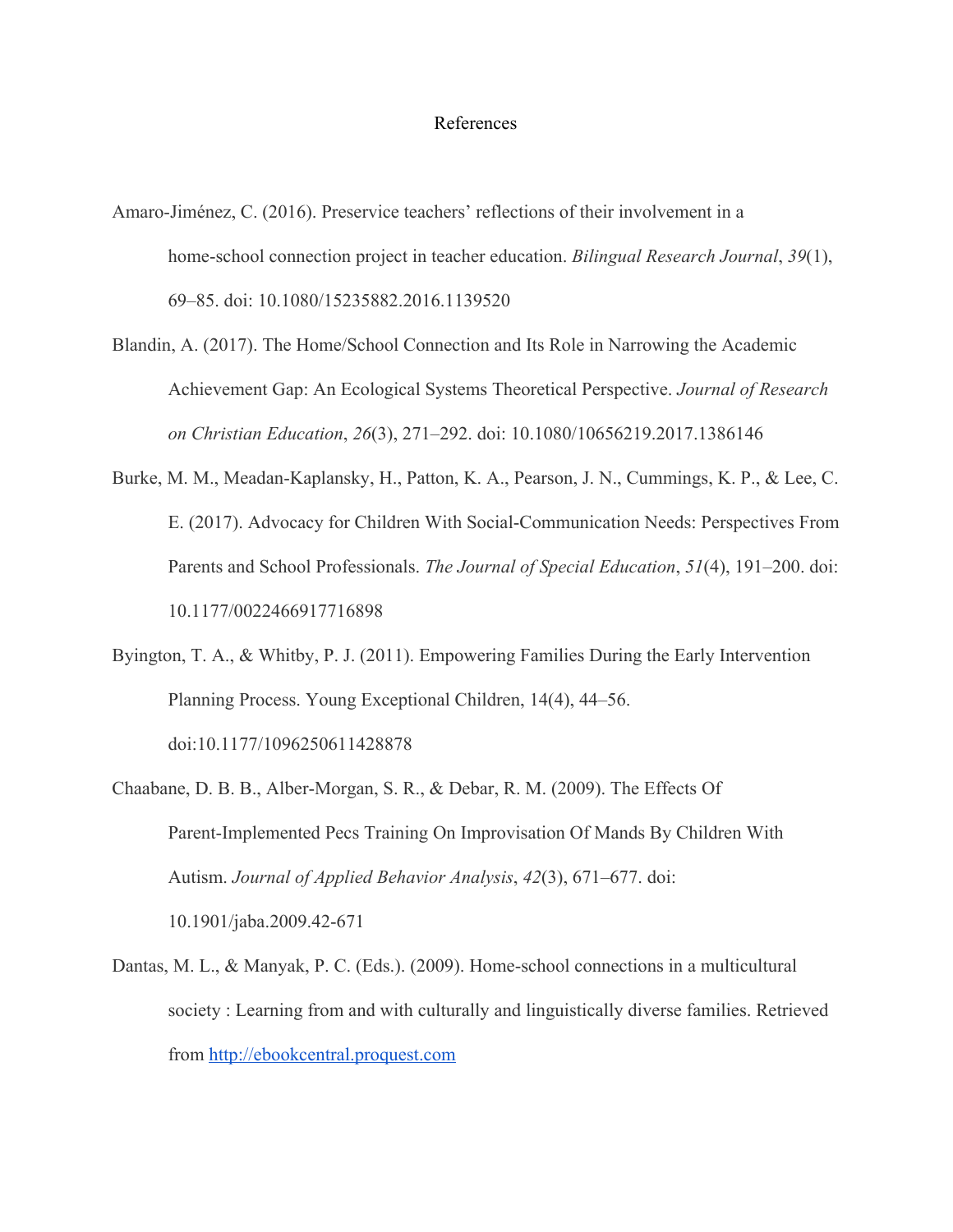- Gona, J. K., Newton, C. R., Hartley, S., & Bunning, K. (2013). A home-based intervention using augmentative and alternative communication (AAC) techniques in rural Kenya: what are the caregivers experiences? *Child: Care, Health and Development*, *40*(1), 29–41. doi: 10.1111/cch.12031
- Haeseler, L. (2011). Home–School–Community Connection: Elementary School Leaders Solutions for Improvement. *Journal of Evidence-Based Social Work*, *8*(5), 487–500. doi: 10.1080/19371918.2011.597300
- Ikeda, M. J. (2012). Policy and Practice Considerations for Response to Intervention. Journal of Learning Disabilities, 45(3), 274–277. Doi: 10.1177/0022219412442170
- Isik-Ercan, Z. (2010). Looking at School from the House Window: Learning from Turkish-American Parents' Experiences with Early Elementary Education in the United States. *Early Childhood Education Journal*, *38*(2), 133–142. doi: 10.1007/s10643-010-0399-8
- Jurgens, A., Anderson, A., & Moore, D. W. (2012). Parent-implemented Picture Exchange Communication System (PECS) training: An analysis of YouTube videos. *Developmental Neurorehabilitation*, *15*(5), 351–360. doi: 10.3109/17518423.2012.692125
- Josilowski, C. (2017). Teachers' Perceptions of the Home-School Collaboration ... Retrieved from<https://nsuworks.nova.edu/cgi/viewcontent.cgi?article=3408&context=tqr>

Lipkin, P. H., & Okamoto, J. (2015). The Individuals With Disabilities Education Act (IDEA) for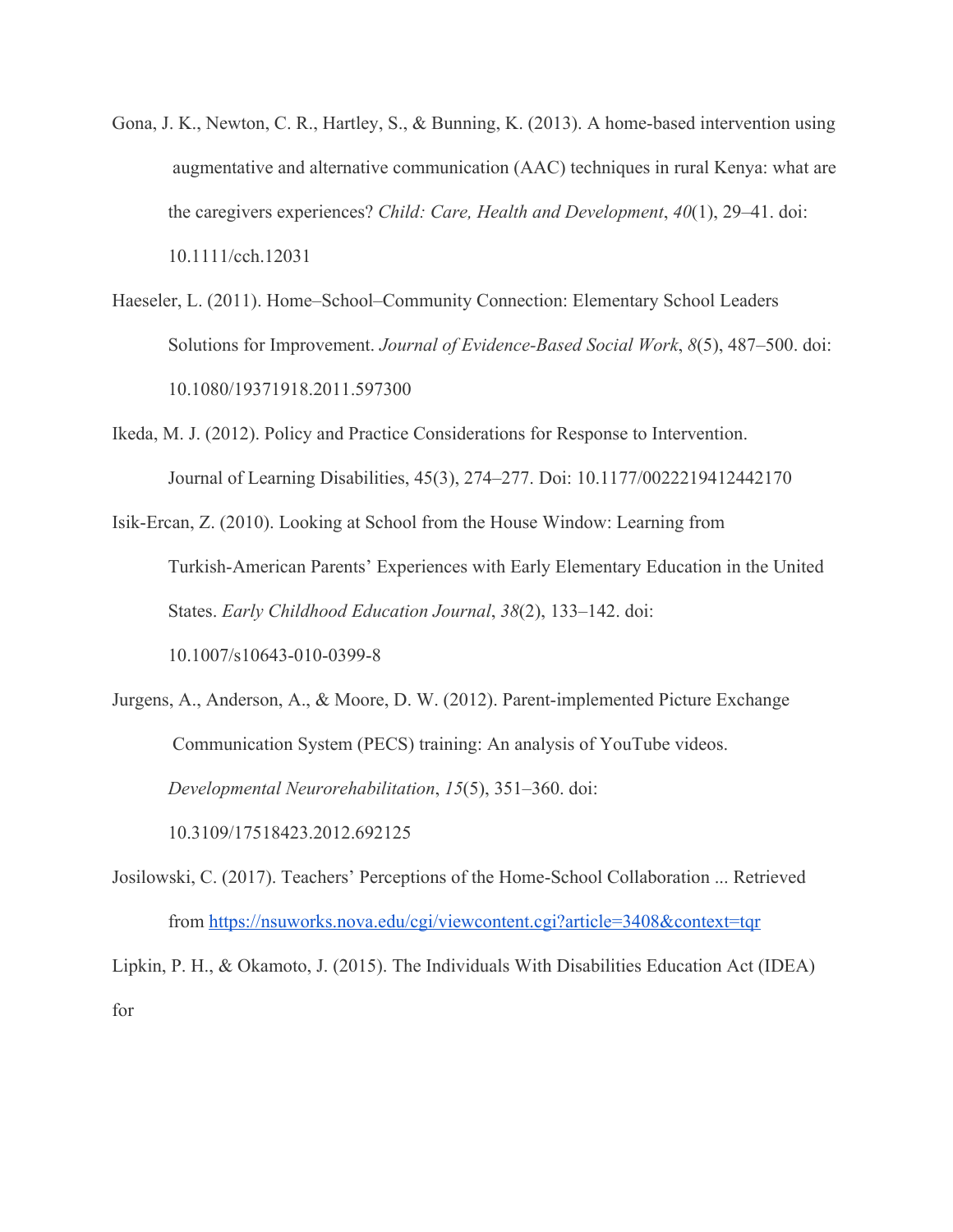Children With Special Educational Needs. Pediatrics, 136(6). Doi:

10.1542/peds.2015-3409

Lo, L. (2012). Demystifying the IEP Process for Diverse Parents of Children with Disabilities. TEACHING Exceptional Children, 44(3), 14–20. doi:10.1177/004005991204400302

Martin, E. J., & Hagan-Burke, S. (2002). Establishing a Home-School Connection: Strengthening the Partnership Between Families and Schools. *Preventing School Failure: Alternative Education for Children and Youth*, *46*(2), 62–65. doi: 10.1080/10459880209603347

McConkey, R., Truesdale-Kennedy, M., Mcgreevy, E., Reavey, M., & Cassidy, A. (2010). Preschoolers with autism spectrum disorders: evaluating the impact of a home-based intervention to promote their communication. *Early Child Development and Care*, *180*(3), 299–315. doi: 0.1080/03004430801899187

PECS Training. (2017, July 17). Retrieved from

https://pecsusa.com/training-series/pecs-training/

Ratner, F. S. (1998). Idea a parent's perspective, the. Delaware Lawyer, 16(4), 27-36.

Responsibilities and timelines regarding parent requests for special education evaluations under the individuals with disabilities education act (IDEA), TEC, and TAC. (2018, Feb 26). Targeted News Service Retrieved from

https://search-proquest-com.mutex.gmu.edu/docview/2008344673?accountid=14541

Shelden, M. L. L., & Rush, D. D. (2013). IFSP Outcome Statements Made Simple. Young Exceptional Children, 17(4), 15–27. doi: 10.1177/1096250613499246

Siller, M., & Morgan, L. (2018). *Handbook of Parent-Implemented Interventions for Very Young*